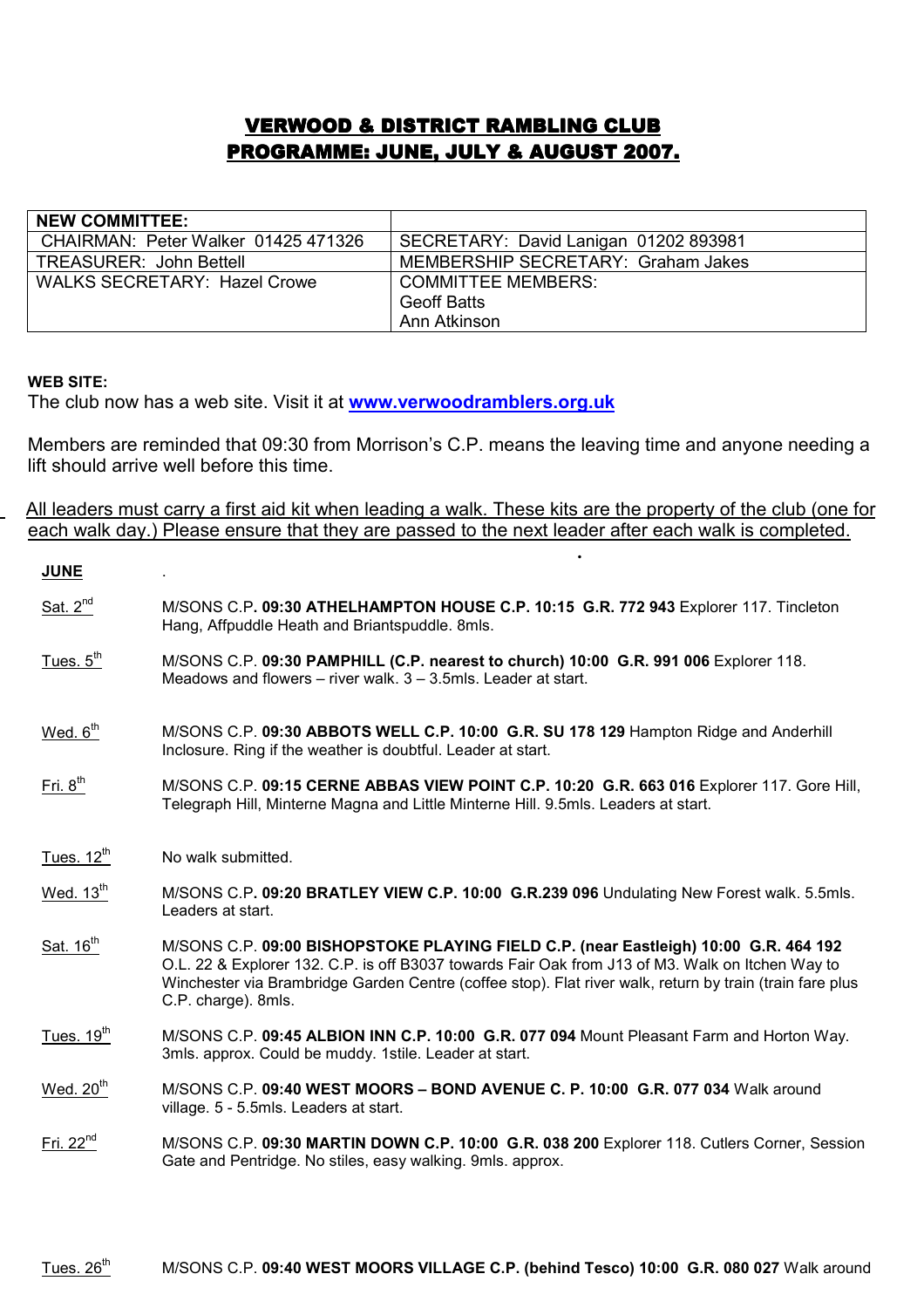|                        | West Moors Plantation. Could be muddy. 2.5 - 3mls. Leader at start.                                                                                                                                                                                                                                   |
|------------------------|-------------------------------------------------------------------------------------------------------------------------------------------------------------------------------------------------------------------------------------------------------------------------------------------------------|
| Wed. $27th$            | M/SONS C.P. 09:30 ABBOTS WELL C.P. 10:00 G.R. 179 129 Undulating New Forest walk. 5.5mls.<br>Leader at start.                                                                                                                                                                                         |
| Sat. 30 <sup>th</sup>  | M/SONS C.P. 09:20 WORTH MATRAVERS C.P. 10:20 G.R.974 776 O.L. 15. Coastal walk with<br>options on distance.                                                                                                                                                                                           |
| <b>JULY</b>            |                                                                                                                                                                                                                                                                                                       |
| Tues. $3rd$            | M/SONS C.P. 09:30 THE ANGEL 10:00 G.R. 068 992 O.L. 22. River Stour and woods. 3 – 3.5mls<br>Leader at start.                                                                                                                                                                                         |
| Wed. 4 <sup>th</sup>   | M/SONS C.P. 09:15 CANFORD VILLAGE CHURCH (limited parking by church, otherwise park in<br>Oakley Lane near Floral Farm) 10:00 G.R. SZ 032 988 Wimborne Minster, Cowgrove, Lake Gates<br>and Oakley. Suspension bridge at start of walk, some stiles and it could be muddy. 5mls. Leaders at<br>start. |
| $Fri. 6th$             | M/SONS C.P. 09:30 WIMBORNE ST. GILES 10:00 G.R. 031 120 Explorer 118.<br>Monkton up Wimborne, Harley Gap and Gussage All Saints. 8.5mls. Leaders at start.                                                                                                                                            |
| Tues. $10^{th}$        | M/SONS C.P. 09:50 VERWOOD - THE CHASE C.P. 10:00 G.R. 102 085 Circular forest walk around<br>Noon Hill. Easy walk with one steep incline. 2 – 3mls. approx. Leaders at start.                                                                                                                         |
| Wed. 11 <sup>th</sup>  | M/SONS C.P. 09:40 WEST MOORS - FRYERS FIELD C.P. 10:00 G.R. 078 034 O.L. 22. Castleman<br>Trail, Clayford Farm, Holt Heath and Newmans Lane. 5mls. approx. Leader at start.                                                                                                                           |
| Sat. 14 <sup>th</sup>  | M/SONS C.P. 09:15 TISBURY C.P. 10:15 G.R. ST 946 294 Explorer 118/143. Hindon, Wessex<br>Ridgeway, West Hatch and Grenwich. 10mls. approx. Leader at start.                                                                                                                                           |
| Tues. $17th$           | M/SONS C.P. 09:45 EBLAKE BRIDGE C.P. 10:00 G.R. 109 078 Circular walk through Moors Valley<br>Country Park for coffee. 3mls. approx. Leader at start.                                                                                                                                                 |
| Wed. 18th              | M/SONS C.P. 09:30 BURBISH HILL C.P. 10:00 G.R. 202 018 Bisterne Common and Whitten Pond. 2<br>short inclines. 5mls. Leaders at start.                                                                                                                                                                 |
| Sat. 21 <sup>st</sup>  | M/SONS C.P. SPECIAL WALK IN MEON VALLEY AREA. Contact Clive Daniels for details of the<br>walk.                                                                                                                                                                                                       |
| Tues. $24^{\text{th}}$ | M/SONS C.P. 09:30 PARLEY COMMON (park at the end of Lone Pine Drive) 10:00 G.R. 087 991<br>3mls. Leader at start.                                                                                                                                                                                     |
| Wed. $25th$            | M/SONS C.P. 09:30 LINFORD BOTTOM C.P. 10:00 G.R. SU 181 072 Undulating New Forest circular<br>walk. 5mls. Leader at start.                                                                                                                                                                            |
| Sat. 28 <sup>th</sup>  | M/SONS C.P. 09:20 WINDY CORNER C.P. 10:00 G.R. 050 062 Explorer118. The Tarrants -<br>Rushton, Rawston and Monkton, Dean Hill and Hemsworth. 9mls. approx. Leaders at start.                                                                                                                          |
| Tues. 31 <sup>st</sup> | M/SONS C.P. 09:30 BROADCHALKE CHURCH C.P. 10:05 G.R. 043 254 Explorer 130. Minor road to<br>Stoke Farthing, slight incline, chalk pit and path to village. 3.5mls. Leader at start.                                                                                                                   |
| <b>AUGUST</b>          |                                                                                                                                                                                                                                                                                                       |
| Wed. $1st$             | M/SONS C.P. 09:30 APPLESLADE C.P. 10:00 G.R. SU 185 094 Red Shoot Wood, Greenford Bottom<br>and Rockford Common. Ring if the weather is doubtful. Leader at start.                                                                                                                                    |
| $Fri. 3rd$             | M/SONS C.P. 09:15 DURLSTON COUNTRY PARK (by visitor centre C.P. charge £2 approx) 10:30<br>G.R. 033 774 O.L. 15. Coastal Path and Priests Way. Hills and stiles. 8mls.                                                                                                                                |
|                        |                                                                                                                                                                                                                                                                                                       |

 $\frac{m}{100}$  M/SONS C.P. 09:30 UDDENS DRIVE (off Wimborne Road at Old Thatch Pub) 10:00 G.R. 052 008